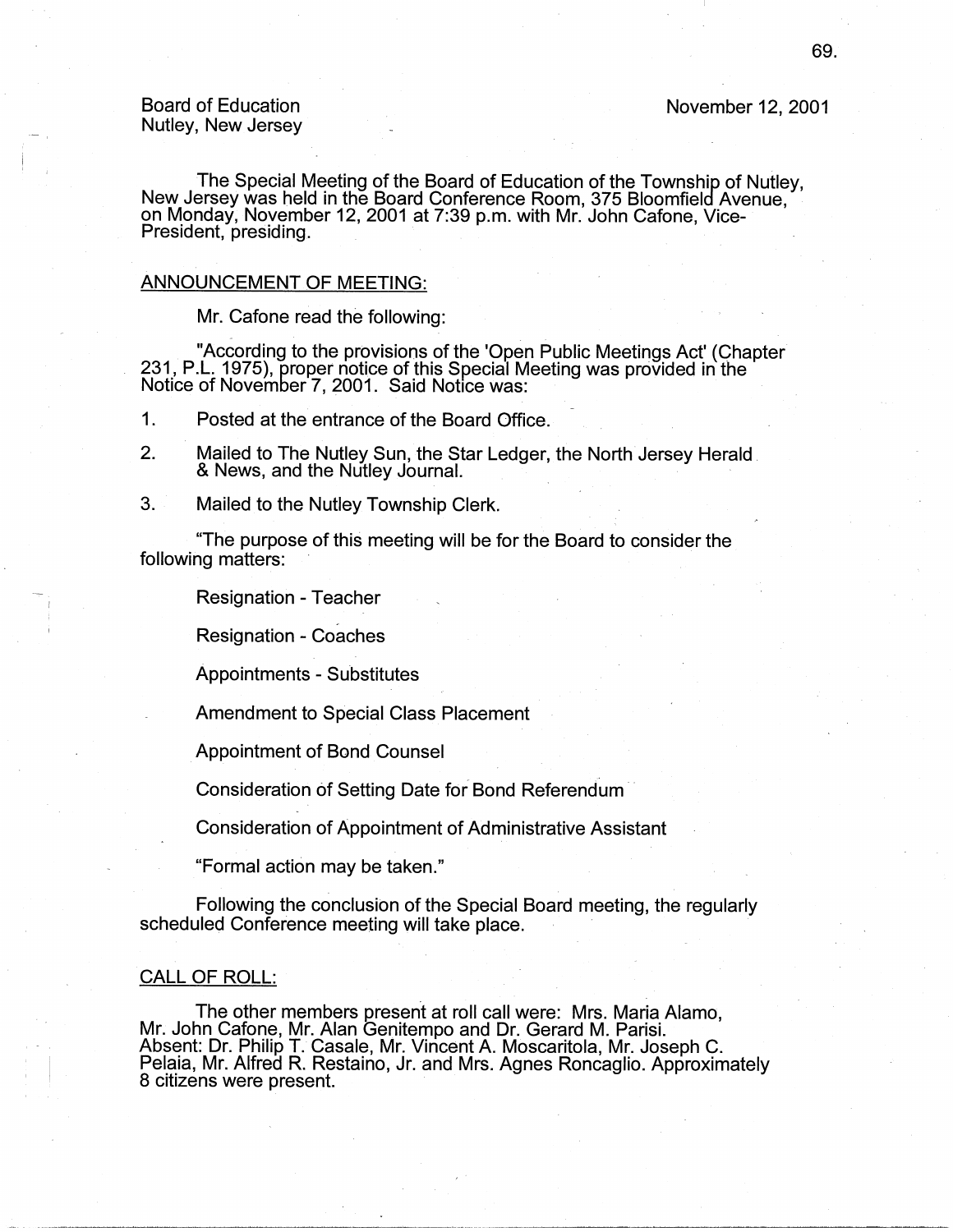Mr. Catone said that he would prefer to wait to see if any other Board members would show up for the meeting. The Board members present decided they would wait until 9:00 p.m.

At 9:00 p.m., with no quorum still present, the Board members present, pursuant to Board by-laws and state law (NJSA18A:10-6), adjourned the meeting to reconvene on Saturday, November 17, 2001 at 9:30 a.m.

#### November 17, 2001

The Special Meeting of the Board of Education of the Township of Nutley, New Jersey was continued in the Board Conference Room, 375 Bloomfield Avenue, on Saturday, November 17, 2001 at 9:38 a.m. with Dr. Philip T. Casale, President, presiding. .

Dr. Casale stated that this meeting was a continuation of the adjourned meeting of November 12, 2001 and read the following statement from the official meeting notice of November 13, 2001:

The meeting of the Board of Education scheduled for November 12, 2001, at 7:15 p.m. in the Board Conference Room, 375 Bloomfield Avenue, Nutley, New Jersey was adjourned due to the lack of a quorum. Pursuant to N.J.S.A. New Jersey was adjourned due to the lack of a quorum. Pursuant to N.J.S.A.<br>18A:10-6, this adjourned meeting has been rescheduled to Saturday, November 17, 2001, at 9:30 a.m. at the same place.

The Notice of the meeting and the agenda relating thereto are enumerated below, which are in all respects the same as in the original notice of November 7, 2001 except for the change of date and time as noted above.

#### CALL OF ROLL:

The others present at roll call were: Mrs. Maria Alamo, Mr. John Cafone, Mr. Alan Genitempo, Dr. Gerard M. Parisi and Mr. Alfred R. Restaino, Jr. Absent: Mr. Vincent A. Moscaritola, Mr. Joseph C. Pelaia, and Mrs. Agnes Roncaglio. Approximately 6 citizens were present. .

# HEARING OF CITIZENS (Agenda Items Only):

None

Dr. Parisi questioned why there were so many Special meetings and felt that since they are scheduled at the last minute a lot of times it does not give the public a chance to attend. He suggested that the Board try to prioritize and decide the reasons to call a Special meeting.

Dr. Serafino responded that most of the Special meetings have been scheduled right before an already scheduled Conference meeting. She stated that at times there are certain personnel issues that need to be done quickly.

November 12, 2001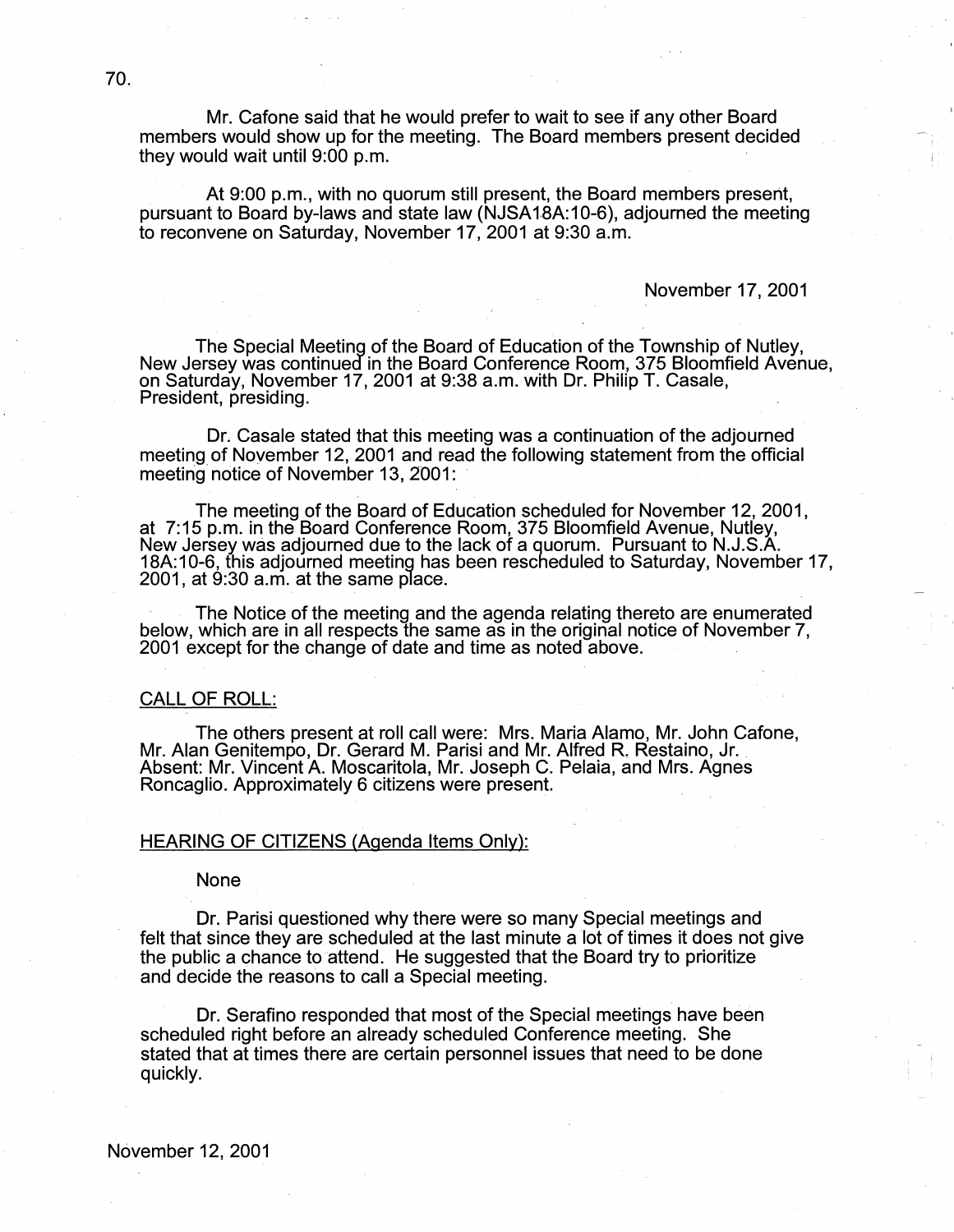Dr. Casale said that any item of the magnitude that the Board has to undertake is only going to succeed inasmuch as it relates to the public trust. He stated that certain issues should be done at regularly scheduled public meetings so that the public and the press have an opportunity to take part in the procedure. He noted that any item that is necessary according to Dr. Serafiho's parameters to carry on business in the district should be addressed and any other issue should wait until our next public meeting. He also suggested that in order to carry this out in the best public interest . and have an optimum amount of coverage from the public and the press that any item that does not have to be done today wait until the scheduled meeting of November 26, 2001. ·

Dr. Parisi made a suggestion of using Phil White's web page that is updated twice a week as means to let the public know of Special meetings.

Mr. Restaino stated that although the newspapers are provided information regarding Special meetings that he is 90% sure that it was not published in any of the papers.

Mr. Catone asked whose responsibility it is to call for a Special meeting.

Dr. Casale responded that a special meeting can be called by the President or any five members of the Board.

Mr. Catone asked who called this Special meeting.

Dr. Casale responded that Dr. Serafino requested it and he said it would be fine.

Mr. Catone asked who sets the agenda for the Special meeting.

Dr. Serafino responded that both she and the President do.

Mr. Catone stated that according to our legal counsel when you call a Special meeting the items that are listed on the agenda cannot be removed from the agenda and need to be addressed.

Dr. Casale stated that they cannot be removed from the agenda but the Board can decide not to take action. Dr. Casale asked the Board members that were present on Monday what made them think they could reach as many citizens for Saturday as were reached for Monday.

Mr. Genitempo responded that there were about the same amount of citizens at Monday's meeting that were present today. He noted the only other people present on Monday were the professionals that were being paid to attend the meeting. Mr. Genitempo stated that he notified a couple of PTO Presidents and was at the high school PTO meeting where it was made public that there was going to be a meeting this morning. Mr. Genitempo then went through the chain of events leading to this meeting and stated that he felt it was in the best interest of our children, community and our school district to move forward and there was no reason not to vote on a bond counsel. He

November 12, 2001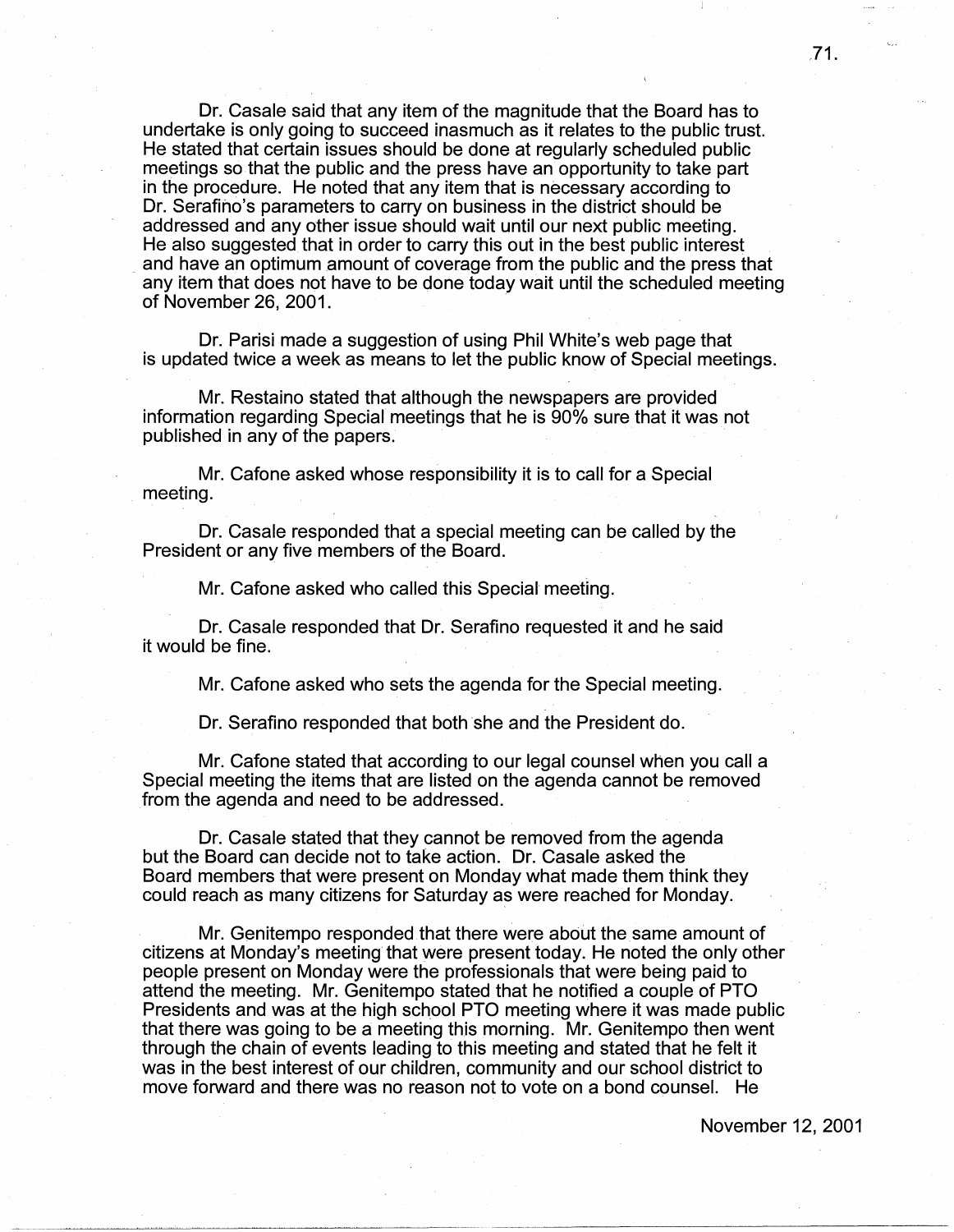noted that if we do not vote on the two items on the agenda we were told on Monday that we jeopardize the January referendum date. He stated that the public received proper notice and we should move forward.

Mr. Catone referred to a letter from Tri-Tech dated October 3, 2001 and received by the Nutley Board of Education on October 4, 2001 and in the letter Tri-Tech is recommending a firm to be our bond counsel.

Dr. Casale asked where he got a copy of the letter. Mr. Catone responded that it was given to him by the Business Administrator in his packet for the Special meeting or November 12, 2001.

Mr. Cafone stated that since October 4, 2001 there have been several meetings that the Board has had and finds it uncomfortable to think that we have had this information since October 4 and we have not moved on bond cpunsel yet.

Dr. Casale stated that this was the first time he had seen the letter as well. He wanted to make it clear that whoever our professionals recommend that is who we are going to go with. He stated that the position is to move forward but it was his impression that we could not make a . December referendum since our plan was not approved until October 16.

Dr. Parisi also asked why the letter from Tri-Tech was not given to the Board until the November 12 meeting when we asked for their recommendation at our September 27, 2001 meeting. He also noted that in the letter they stated that they are recommending the firm that they recommended in May and questioned why the recommended firm was not mentioned to the Board during the summer.

Dr. Casale stated that sometimes information does not get disseminated as quickly as we would like it to. He stated at a previous meeting he needed, and was asked to get, clarification from one of the RFP's. He stated that since it was improper for himself to contact any of these people he asked the attorney to elicit the information. He stated that he did not have an answer on why no one also saw that letter right before a Board meeting since he does not disseminate the information.

Dr. Parisi said Dr. Casale was asked the night of that Board meeting to contact our attorney and ask why that letter sat on his desk. Dr. Casale responded that the attorney said he sent that letter by fax the day he received It. .

Mr. Genitempo stated that we have an agenda sitting in front of the Board and suggested they move forward and not discuss things in the past. He added that it was his understanding that if we want a January referendum they have to vote on this bond counsel today.

Mr. Sincaglia responded that there are two things that need to be voted on today to move forward on a bond referendum for January, one being the bond counsel and the other the notice to hold an election. He noted that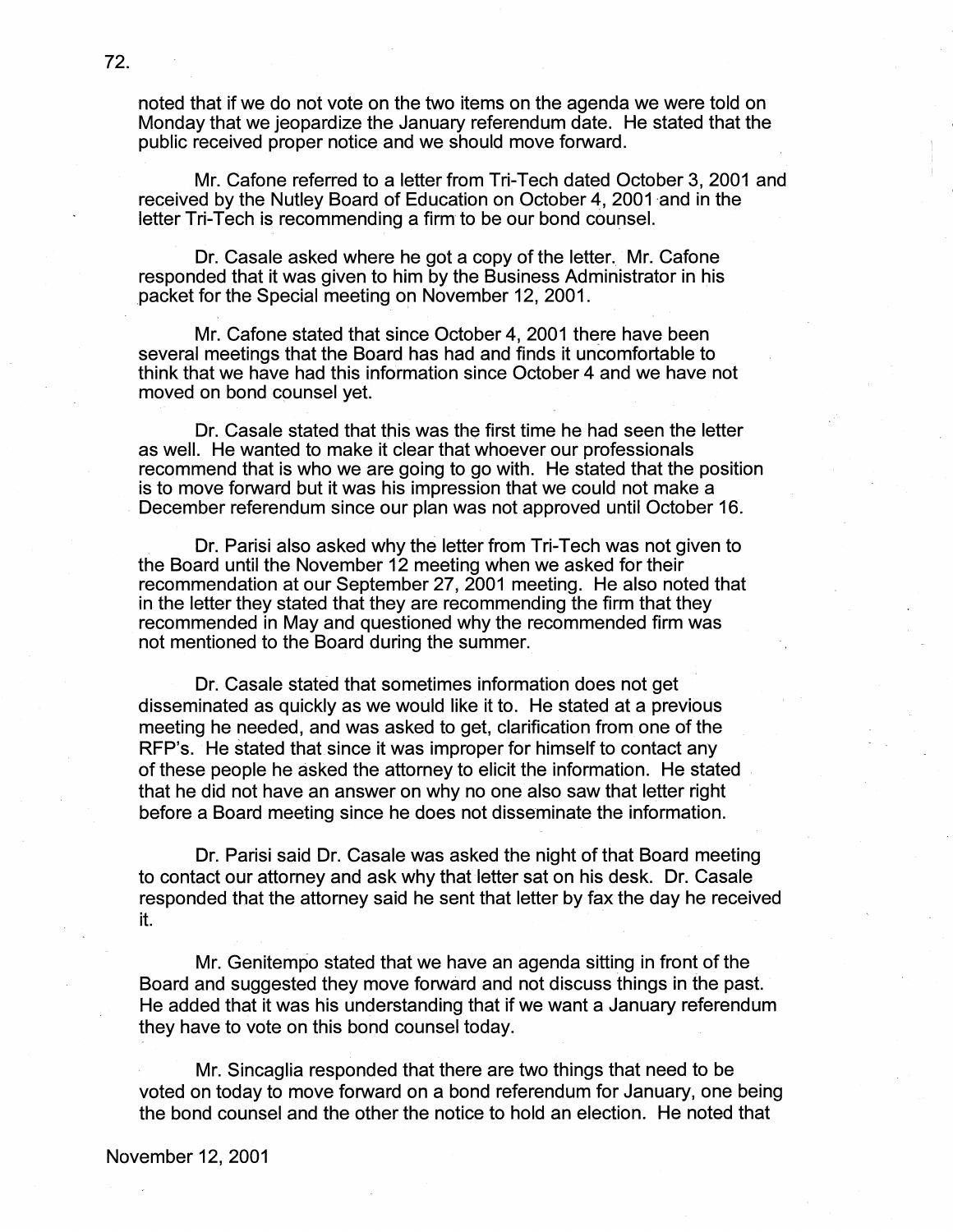whether you want the election in January or not you need a bond counsel to move forward.

Dr. Casale asked for an explanation because when he contacted the Department of Education they told him different information. He stated that he did not want to make the bond counsel an issue and reiterated the fact that they are all on the same page with the bond counsel but he said we do not need a bond counsel to get a funding amount from the state.

Mr. Genitempo said that we should ask our construction manager who spoke at Monday's meeting about how he felt it was imperative that we have a bond counsel.

Mrs. Alamo addressed Dr. Casale and said that if he sat around the table on Monday night and listened to what all the professionals said as well as all that was heard in Atlantic City from this proposed bond counsel, he would know that if this meeting was not rescheduled within seven days the Board would not be acting in the best interest of the district. She noted that based on what was told to them by the professionals they have to give the Board the option of moving forward on this. She added that based on what they were told, if the Board waited until November 26 there was no way the Board could think of going for a referendum in January.

Dr. Casale stated that this Board is about to undertake something that is unprecedented in the history of Nutley and something of this magnitude needs the public trust in order for this referendum to pass. He noted that he is uncomfortable setting a date when we do not have a number or have not had a Facility Committee meeting with the public. He feels to go ahead and set a date before we have a number promotes the underlying feeling that this is a done deal. He added that this is the last thing we need to do is to make the public feel this is a done deal and thinks we are moving faster than we should. Dr. Casale also noted that if the construction management firm can shed some light and make him feel more comfortable then maybe January would be a very realistic date but right now he does not feel confident with the information he received from the Department of Education.

Dr. Parisi reiterated what Mrs. Alamo said that on Monday there was very important information discussed by our construction management firm and added that in their opinion March would be a bad month to have this referendum for a variety of reasons. He added that the advisors said that if we missed the January date the next date would be September which would be another year wasted. He noted that what worries him is that by the time next September rolls around, even if we know we have our numbers from the state and a positive election result for that referendum, that would be the point where the state releases the money and the money might already be given to other districts. He added that the construction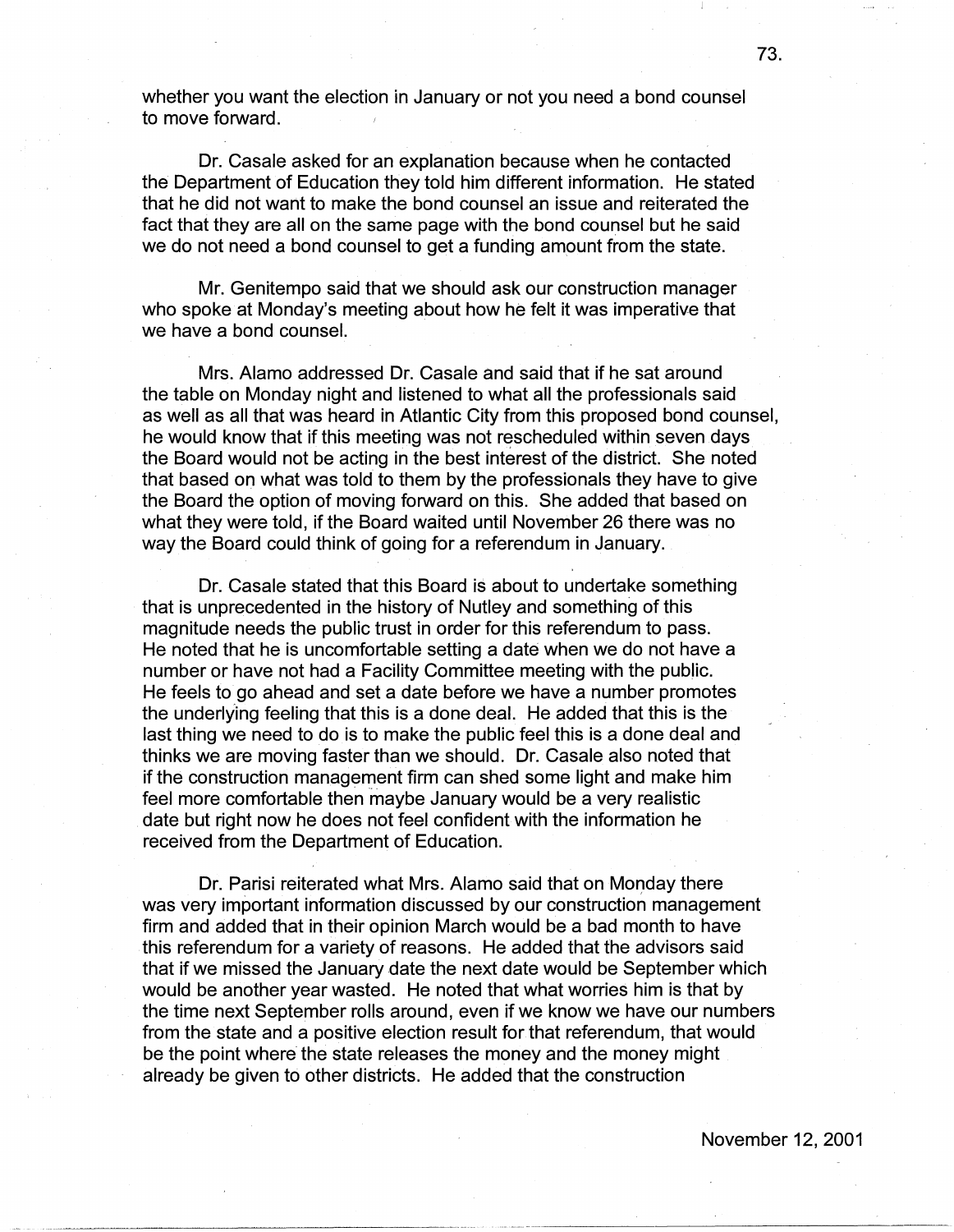management firm raised a very important issue that even though we know the amount of money we should get from the state does not mean that we will get it if the money is already gone by waiting until next September. He added that we put this whole referendum issue at great risk if we keep stalling.

Dr. Parisi stated that the nine members of this Board do want this referendum to pass so in his mind it is a done deal. He added that the advisors told the Board the night the plans were approved to be submitted to the state that these plans we would like to go with, but if the state's cost factors on those plans is higher than what we think we will carry in our town we can knock certain items down and bring the cost down. He noted that he thinks we are risking too much in not moving forward.

Dr. Casale said that the bottom line is that without the support of the voters we are not going to get anything from the state if the referendum fails. He stated that it might take a little longer to have the public understand that they are the main drivers in this referendum and feels that we cannot go back to the public without numbers.

Dr. Serafino said that was the purpose of picking the bond counsel. She stated that the bond counsel would go down with the construction management firm and get the number from the state. · She added that this bond counsel is very knowledgeable with regard to how the state is reimbursing districts. She said that the feeling she got from our construction management firm is that with this bond counsel they would be able to negotiate the most money for our district. She added that until we get the bond counsel and get them down there we will not have a dollar amount so we have to move forward to get things going.

Dr. Casale stated that no one is questioning the ability of the bond counsel that our construction management firm recommended.

Mr. Restaino stated that at the September 27, 2001 meeting, when the Board approved the plans to be sent to the state, he was concerned that the ad-hoc Facilities Committee had not been consulted in some time as it was important to keep these people informed of the process. He questioned if a January referendum was an appropriate date for us to be able to inform and involve the public.

Mr. Sincaglia responded that the process with the Facilities Committee is not over by a long shot.

Mr. Cafone added that at the workshop in Atlantic City which dealt with the bond counsel and funding they said that one of the major mistakes

. .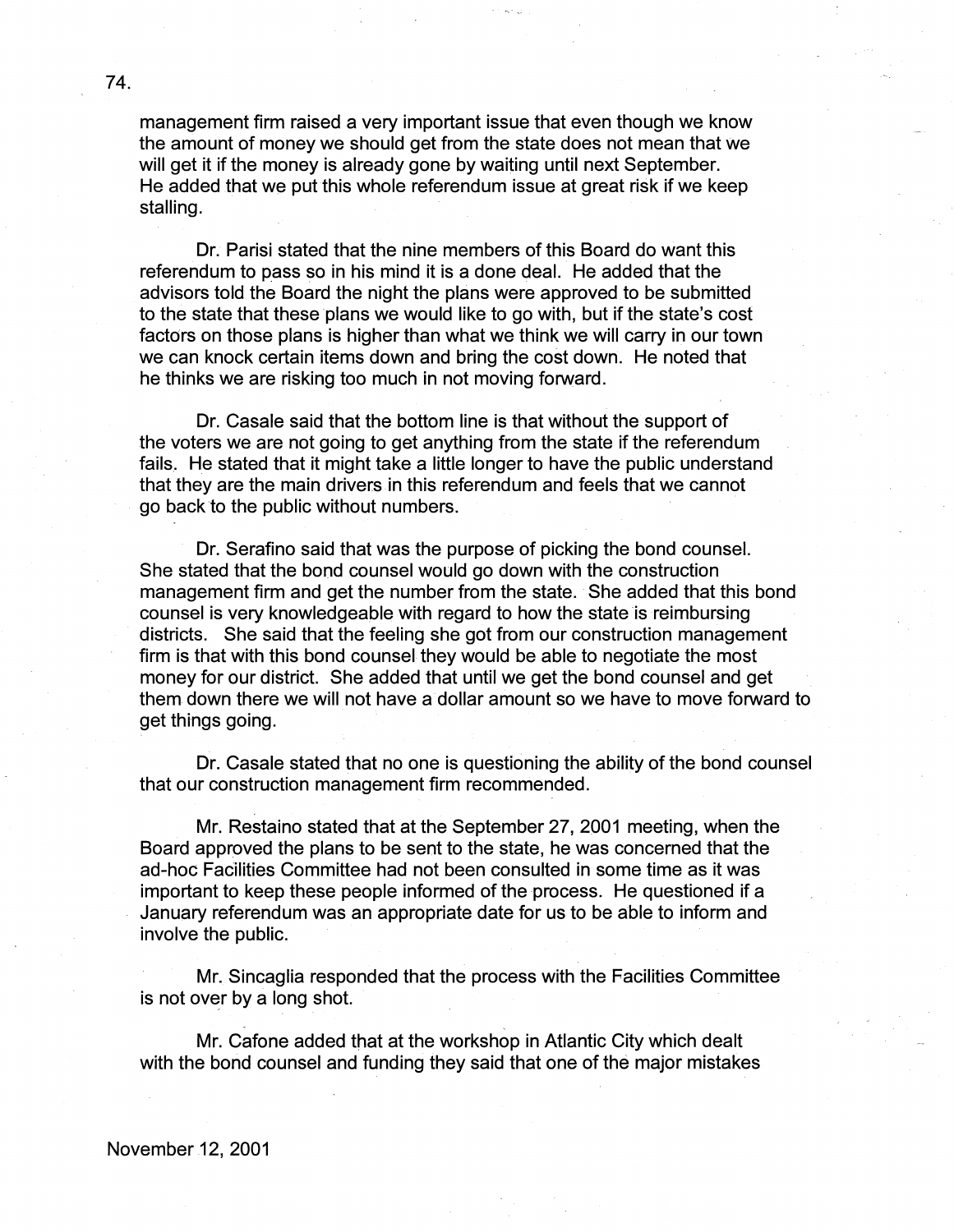that the school boards make when they are dealing with this process is that they don't set a date. He noted that if you do not have a date to work towards the process drags on and when the referendum needs to be put forward opportunities are missed along the way, He stated that by setting the date it does not mean that the referendum and election would actually be held on that date. He said that if we do not feel as a Board that the public is not informed enough or the opportunities to fully explain what the referendum would be, we do not have to have the election in January. He feels that if we do not set a January date we are missing another opportunity and slowing down the process because there is not a end date in mind.

Mr. Restaino asked if there was a way to advise the people who participated at the meetings of what it going on.

Mr. Sincaglia stated that the committee performed a very valuable service as far as clarifying what we wanted and it is important to get the people involved again. He noted that in talking to Tri-Tech and our previous architect the key thing they both emphasized to us was the need to get the public informed properly with information.

Mr. Sincaglia stated that we will not get a number until the three expert components go down to the state. He said the overall number is one thing but the only number we are truly concerned about is our share of the taxes. He noted that we need specialists to get us there. He added that we do not need a bond counsel but we were told by both architects a long time ago that it was a critical part of the team to maximize every cent we could get.

Mr. Restaino said that his concern again is that the public will just hear the referendum date and not get the whole picture that the date could even be changed. He reiterated the fact that he feels it is important that information gets out to the public that January 22 is a targeted date and is not etched in stone and we intend to include everyone in the process.

Dr. Casale asked if everyone on the Board was aware that our Planning Board has to comment on our plans. He feels this is a very delicate situation and does not want to give the impression to the commissioners that we are moving ahead without them. He asked the construction management firm the danger of the March referendum date.

Mr. Forziati responded that historically speaking the best time for a referendum is December, because people are in the giving mood. He said in January you still have a decent shot but people are starting to receive their credit card bills and are becoming a little apprehensive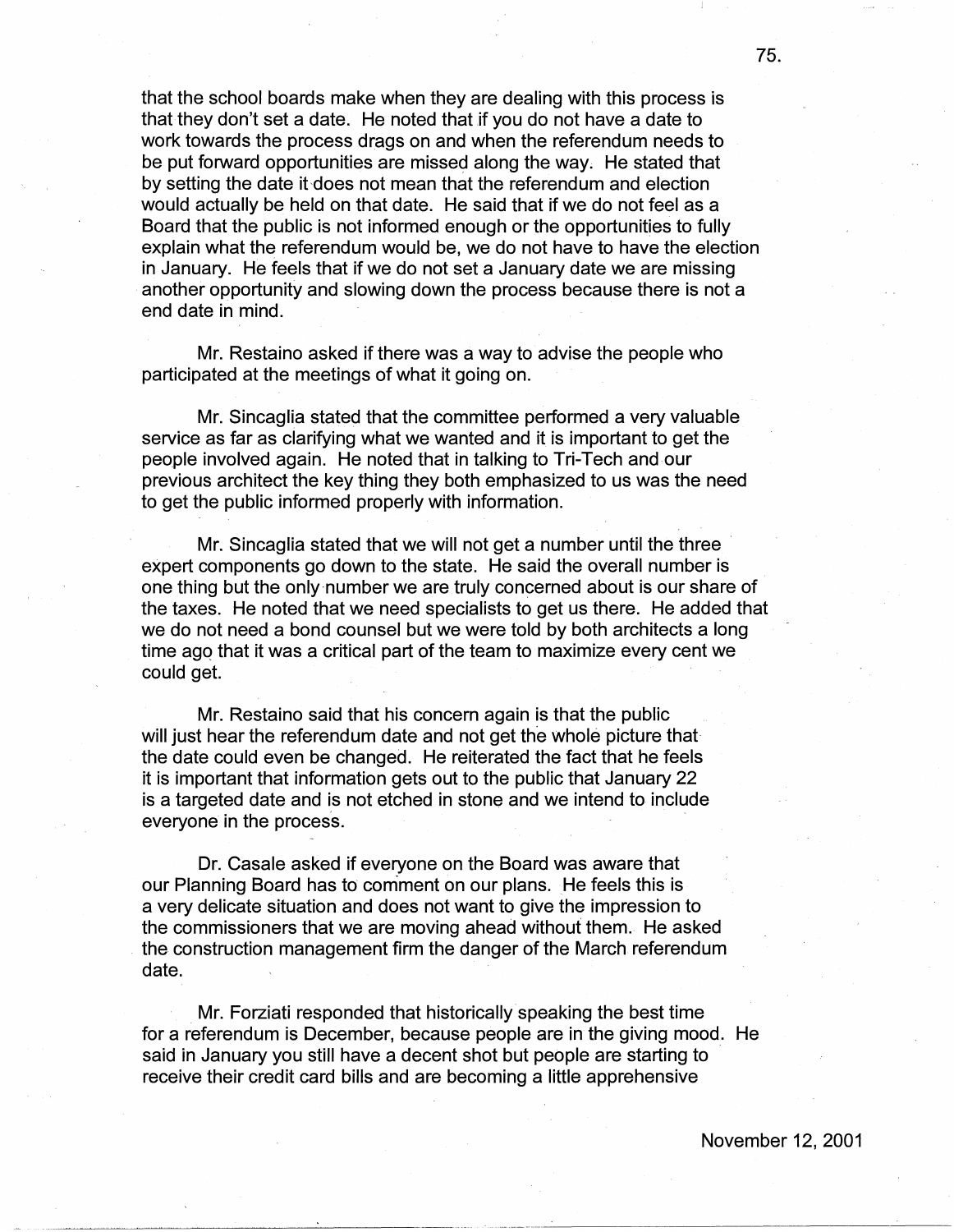about spending an extra couple of hundred dollars a year in taxes. He said that, historically speaking, March referendums often fail. He noted looking at statistics spring referendums fail because there are too many other things to side track the voters i.e., Board elections, etc.

Dr. Casale asked it they were not able to meet all the hurdles for January 22 would a March referendum take place.

Mr. Forziati responded yes because of the situation that they are left with now. He said we did not stick to our original December date so what they are trying to do is make up for lost time to go for the January date.

Dr. Casale said that missing the December referendum date was nothing that we could control since the five-year plan was not approved until the October 16.

Mr. Forziati said that the five-year plan was an administrative function and until your five-year plan was approved you could not get approval to go for referendum. Howeyer, they went down concurrent paths so while one was contingent upon the other it did not hold the other one back. He noted they are two different functions.

Dr. Casale asked if there was a deadline with the state that we need to meet in order to go to referendum in January.

Mr. Forziati responded that there are no established legal deadlines by the state.

Dr. Casale, Dr. Parisi and Mr. Sincaglia had a discussion regarding the wording of the resolution concerning the notification for the special school election:

Mr. Sincaglia said, according to the resolution, we are setting a date but it is not etched in stone. He stated that this is essentially an administrative action and does really not need Board approval, however, that is not the way he feels it should be done.

After a lengthy discussion between Mr. Cafone, Dr. Casale, Dr. Parisi, Mr. Genitempo, Mr. Restatino and Mrs. Alamo whereby each one reiterated their concerns previously mentioned, it was agreed to put the resolution to a vote.

### RESIGNATION - Teacher Christopher Masullo

Mr. Cafone presented and moved the adoption of the following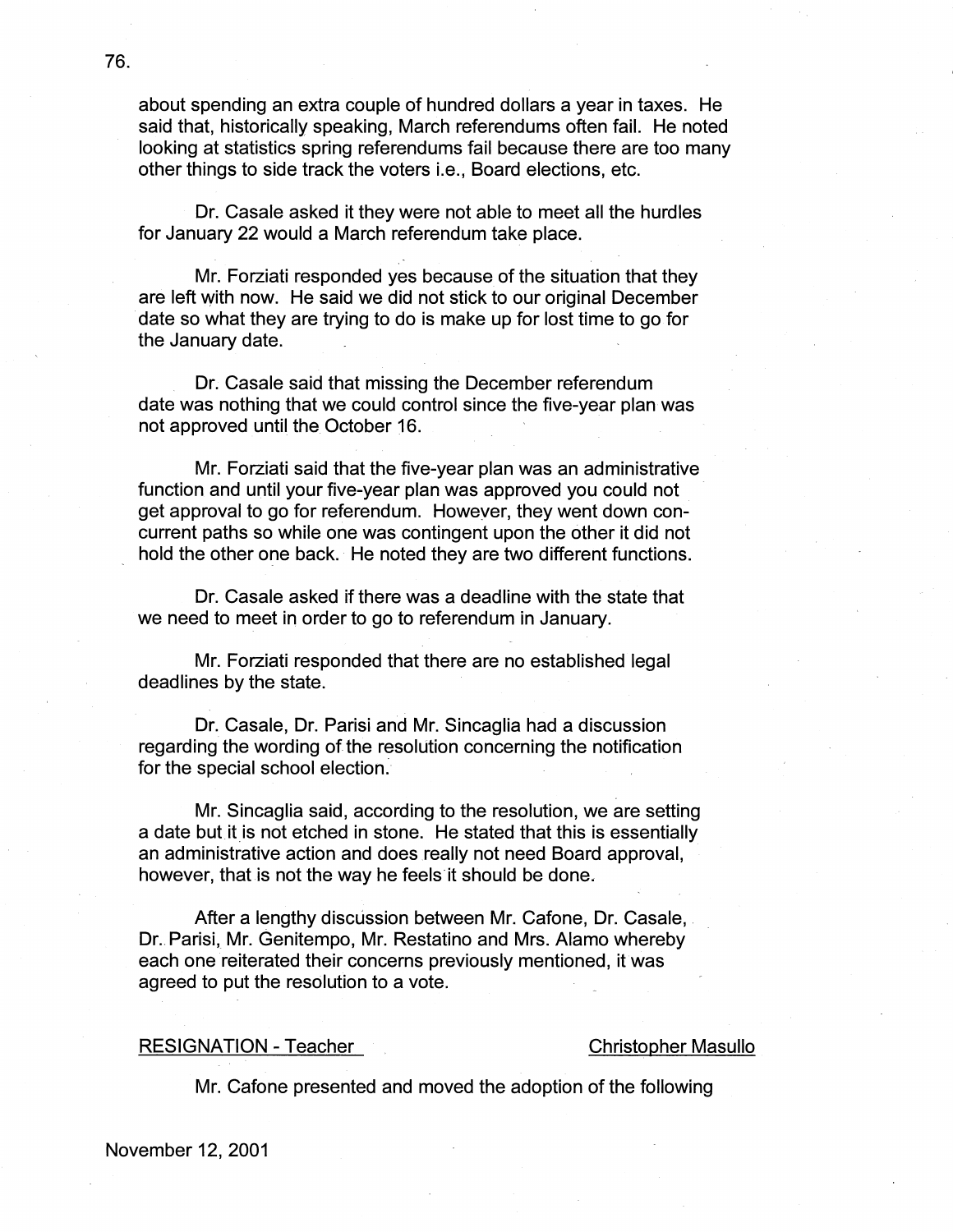resolution, seconded by Mrs. Alamo. On a roll call vote the resolution was unanimously adopted:

BE IT RESOLVED, That the Board of Education accepts the resignation of Christopher Masullo, Franklin Middle School teacher, effective January 2, 2002.

### RESIGNATION - Athletics

Mr. Genitempo presented and moved the adoption of the following resolution, seconded by Mr. Catone. On a roll call vote the resolution was unanimously adopted:

BE IT RESOLVED, That the Board of Education accepts the following Athletic resignations:

> Addolorato Cicchino Donald Tobey

- Head Boys Soccer Coach - Head Girls Soccer Coach

# APPOINTMENT - Teacher Substitute Honor James

Dr. Parisi presented and moved the adoption of the following resolution, seconded by Mr. Genitempo. On a roll call vote the resolution was unanimously adopted: ·

BE IT RESOLVED, That the Board of Education appoints Honor James as teacher substitute, for the 2001/2002 school year, at the per diem rate of \$70.00, in accordance with the per diem rate established by the Board of Education.·

BE IT FUTHER RESOLVED, That the Board approves the. application for emergent hiring of Mrs. Honor James as per the state criminal review procedure.

#### APPOINTMENT - Substitute: Hector Fullone

I -

Dr. Parisi presented and moved the adoption of the following resolution, seconded by Mr. Genitempo. On a roll call vote the resolution was unanimously adopted:

BE IT RESOLVED, That the following substitute be approved for the  $2001/2002$  school year:

## Custodian

## Hector Fullone

# BE IT FURTHER RESOLVED, That the Board approves the

November 12, 2001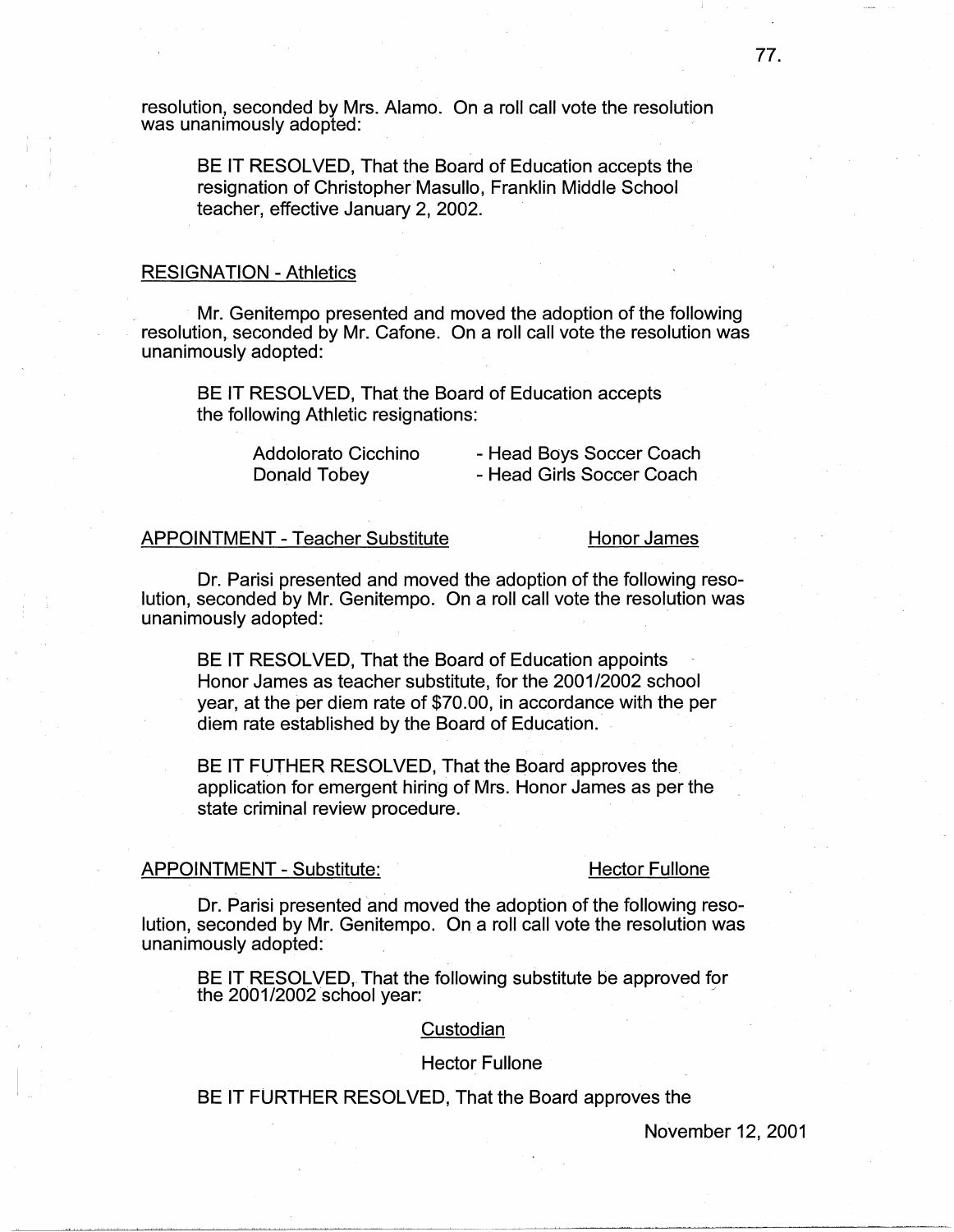application for emergent hiring as per the state criminal review procedure. .

AMENDING RESOLUTION - Special Class Placement-Educationally Disabled Student:

Mr. Restaino presented and moved the adoption of the following resolution, seconded by Mr. Genitempo. On a roll call vote the resolution was unanimously adopted:

BE IT RESOLVED, That the resolution Special Class Placement - Educationally Disabled Student (Schedule D), approved at the August 27, 2001 Board Meeting, be amended to reflect a change in tuition to an additional \$22,904.00 (cost of and aide).

## APPOINTMENT OF BOND COUNSEL

Mr. Cafone presented and moved the adoption of the following resolution, seconded by Mr. Genitempo.

Dr. Casale stated that if any Board member has any affiliation with the firm, they should abstain from voting.

Upon being put to a roll call vote the resolution was adopted with Mrs. Alamo, Mr. Catone, Mr. Genitempo and Dr. Parisi voting aye, Mr. Restaino voting nay and Dr. Casale abstaining.

WHEREAS, the Nutley Board of Education has been investigating plans for school construction and renovation, and

WHEREAS, it is anticipated that said plans will require funds authorized by the voting public at a future referendum, and

WHEREAS, there exists a need for the services of a qualified bond counsel in connection with pre-referendum activities, the actual referendum, and the preparation and sale of bonds, if so authorized by the voters, and

WHEREAS, the firm of McManimon and Scotland, LLC, of Newark, NJ is well qualified and fully capable of providing these services, and

WHEREAS, McManimon and Scotland, LLC, has submitted a proposal for bond counsel services acceptable to the Board,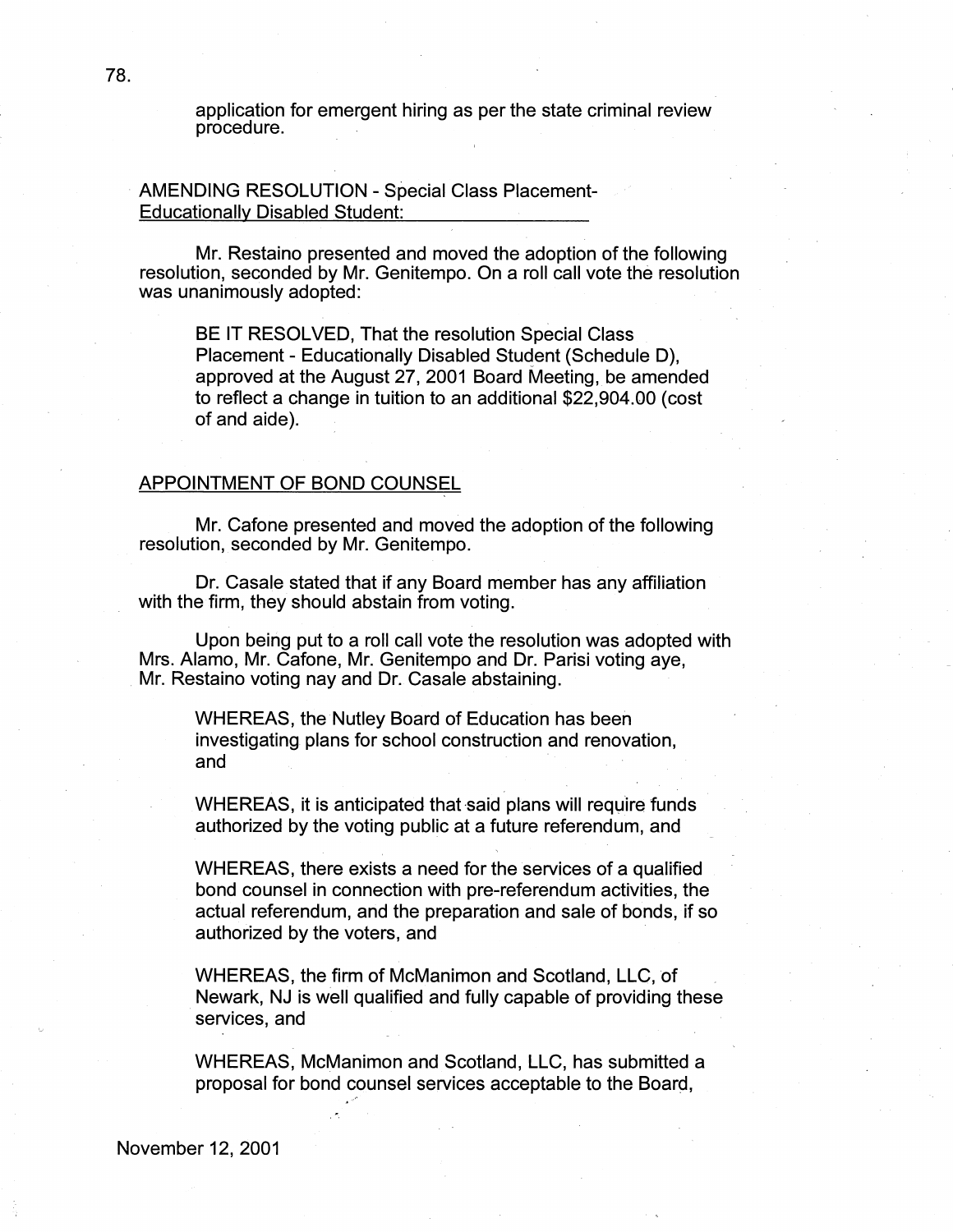NOW, THEREFORE BE IT RESOLVED, by the Board of Education of the Township of Nutley that the firm of McManimon and Scotland, LLC of Newark, NJ is hereby appointed as bond counsel for the Nutley School District pursuant to the terms of their proposal, and

BE IT FURTHER RESOLVED, that this contract is awarded without competitive bidding as a professional service under the provisions of the Public School Contracts Law.

## Authorization to give Notification for Special School Election

·,

Mr. Genitempo presented and moved the adoption of the following resolution, seconded by Mr. Catone. On a roll call vote the resolution was unanimously adopted:

BE IT RESOLVED, That the Board of Education authorizes the Secretary to notify the Essex County Clerk, the Essex County Board of Elections and the Nutley Township clerk of its intention to hold a Special Election on January 22, 2002. provided the Board has received the necessary approvals from the New Jersey Department of Education.

Mr. Restaino agreed to draft a letter and send it out immediately, with Dr. Casale and Mr. Sincaglia's input, to the members of the Facilities Committee to let them know the status of the referendum.

# RESOLUTION TO CLOSE MEETING TO THE PUBLIC:

. . . '

Dr. Casale asked Mr. Sincaglia to read the following resolution:

WHEREAS; the Board of Education will be discussing matters exempt from public discussion pursuant to N.J.S.A. 10:4-12,

NOW, THEREFORE, BE IT RESOLVED, That the Board of Education recess to closed executive session at this time to discuss personnel matters, and

BE IT FURTHER RESOLVED, That the results of the discussions will be made public by inclusion on the agenda of a subsequent meeting of the Board of Education or when the reasons for discussing such matters in closed session no longer exist.

The resolution was moved by Mr. Restaino, seconded by Dr. Parisi and unanimously approved by the Board. .

The meeting adjourned at 10:41 a.m.